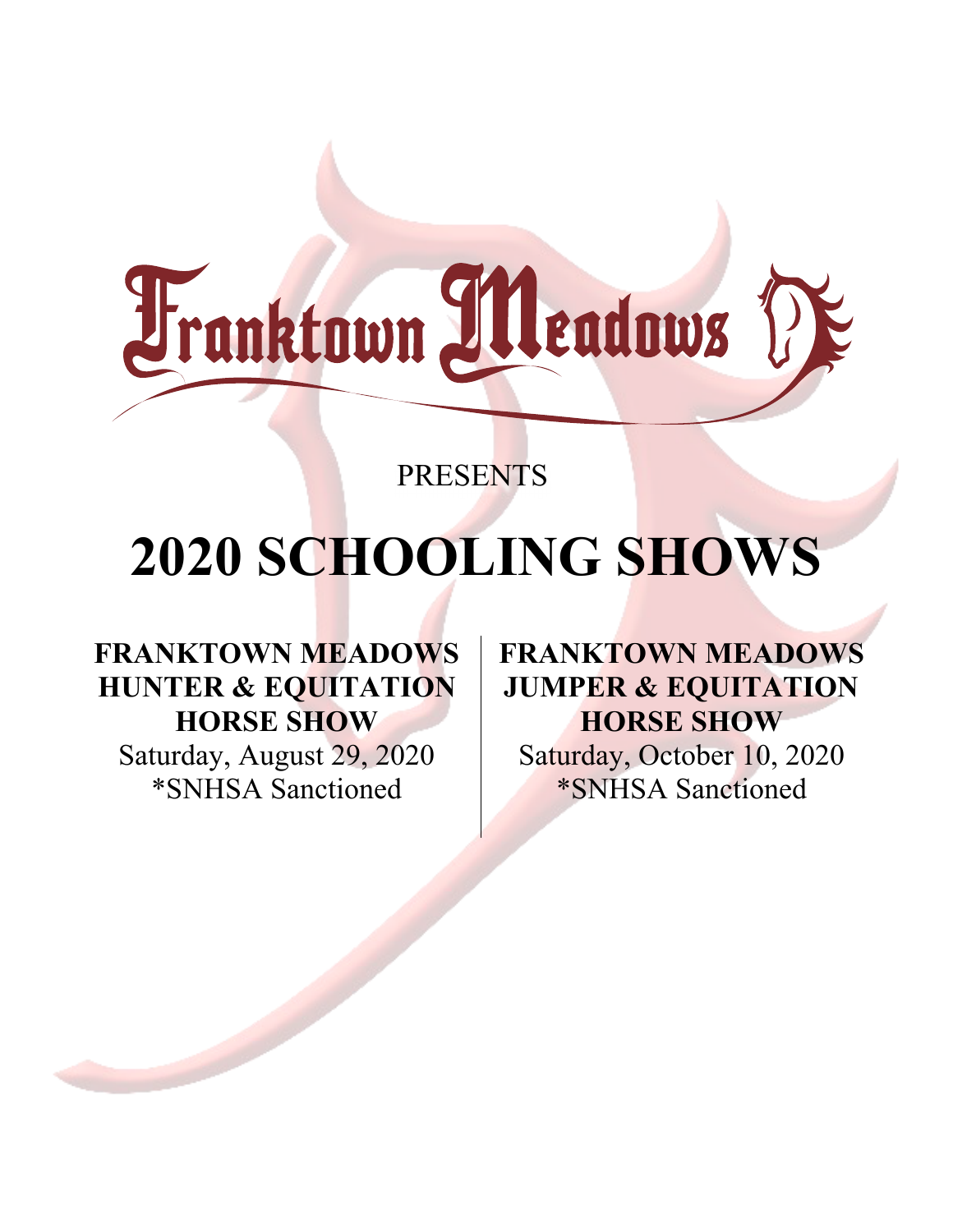# **HORSE SHOW OFFICIALS**

Show Manager & Secretary: Lynne MacLean

August 29th Judge: Melissa Kalember, Napa, CA

October 10<sup>th</sup> Judge: TBD

Course Designer: Ana Jayne

Steward: TBD

Show Address: Franktown Meadows Equestrian Facility 4200 Old US Hwy 395 Washoe Valley, NV 89704

Contact: Lynne MacLean lynne@franktonwmeadows.com (775) 722-4261

Website: www.FranktownMeadows.com

#### Important: **DO NOT MAIL ENTRIES! ACCEPTING ONLY E-MAIL EARLY ENTRIES. POST ENTRIES WILL NOT BE ACCEPTED.**

Show Entries to Franktown Meadows by **5:00 PM ON THE WEDNESDAY** before show date. E-mail entries can be sent to lynne@franktownmeadows.com.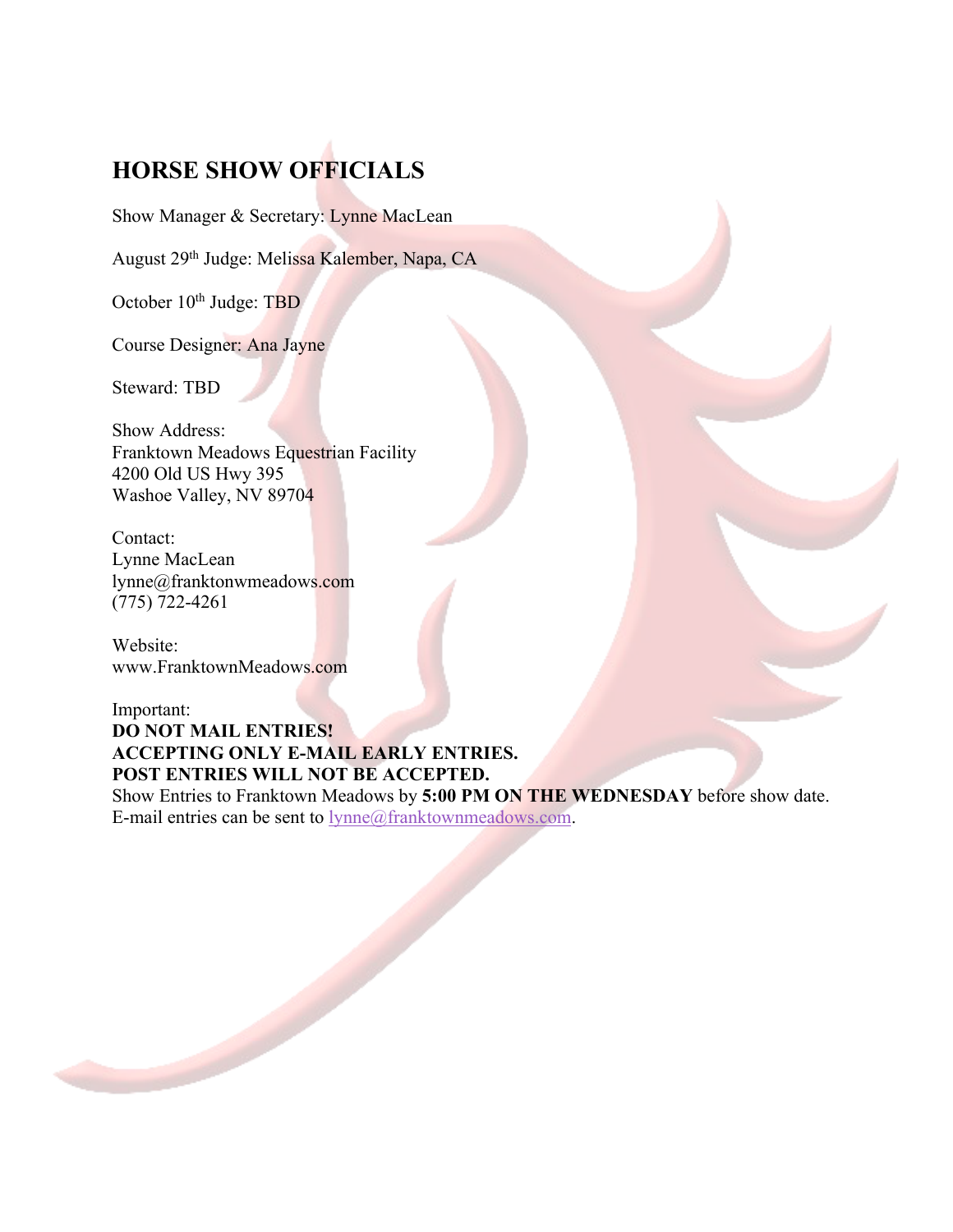# **RULES & REGULATIONS**

*The following rules and regulations will be enforced throughout the duration of the show and apply to all competitors and riders on the property:*

1. Entries received before 5:00 pm of the entry close date will be charged at pre-entry rate of \$25/class. All stake classes excluded.

2. Entries received after 5:00 pm of the entry close date will be charged at the post-entry rate of  $$35/class.$ 

3. Adds & Scratches: Adds and scratches may be made onsite at the show as long as they are completed prior to the start of the related class. Adds and scratches may be made at the back gate of the ring running the class. Classes scratched with the horse show office prior to the start of the class will receive a full refund. Classes that are not scratched will be charged at full price. It is the responsibility of the rider and trainer to ensure the classes entered are correct.

4. Payment: All payments should be paid by check made payable to Franktown Meadows. Any checks returned by the bank will be charged a \$35 penalty, or 10% of the face value, whichever is greater.

5. Open Balances: Competitors who do not close out their balance at the end of the show forfeit the right to make adjustments on any show charges. Final balances will be automatically charged to the payment method on file. Outstanding balances must be paid prior to picking up show numbers.

8. Management reserves the right to refuse, accept conditionally, or cancel entries, awards, or prizes, and/or adjust the time schedule, combine, scratch, or move classes as necessary without claims or damage. A two-minute gate call will be requested and enforced. All judge's decisions are final.

9. Management reserves the right to dismiss riders displaying extreme aggression or force or riders who seem unsafe.

9. All professionals and non-professionals riding at Franktown Meadows must wear securely fastened protective headgear, which meets ASTM/SEI standards and carries the SEI tag. Any rider violating this rule at any time will immediately be prohibited from further riding until such headgear is properly in place.

10. Stall Use: A flat fee of \$50/stall will be charged for each stall. To reserve a stall, fill out the Stall, Feed, & Bedding Order Form and submit with deposit. Access to reserved stall begins on Friday at noon through Saturday at the conclusion of the show. Stalls are 12'x12'. Exhibitors are required to provide their own water buckets and feed. Stalls will come with one (1) bag of shavings.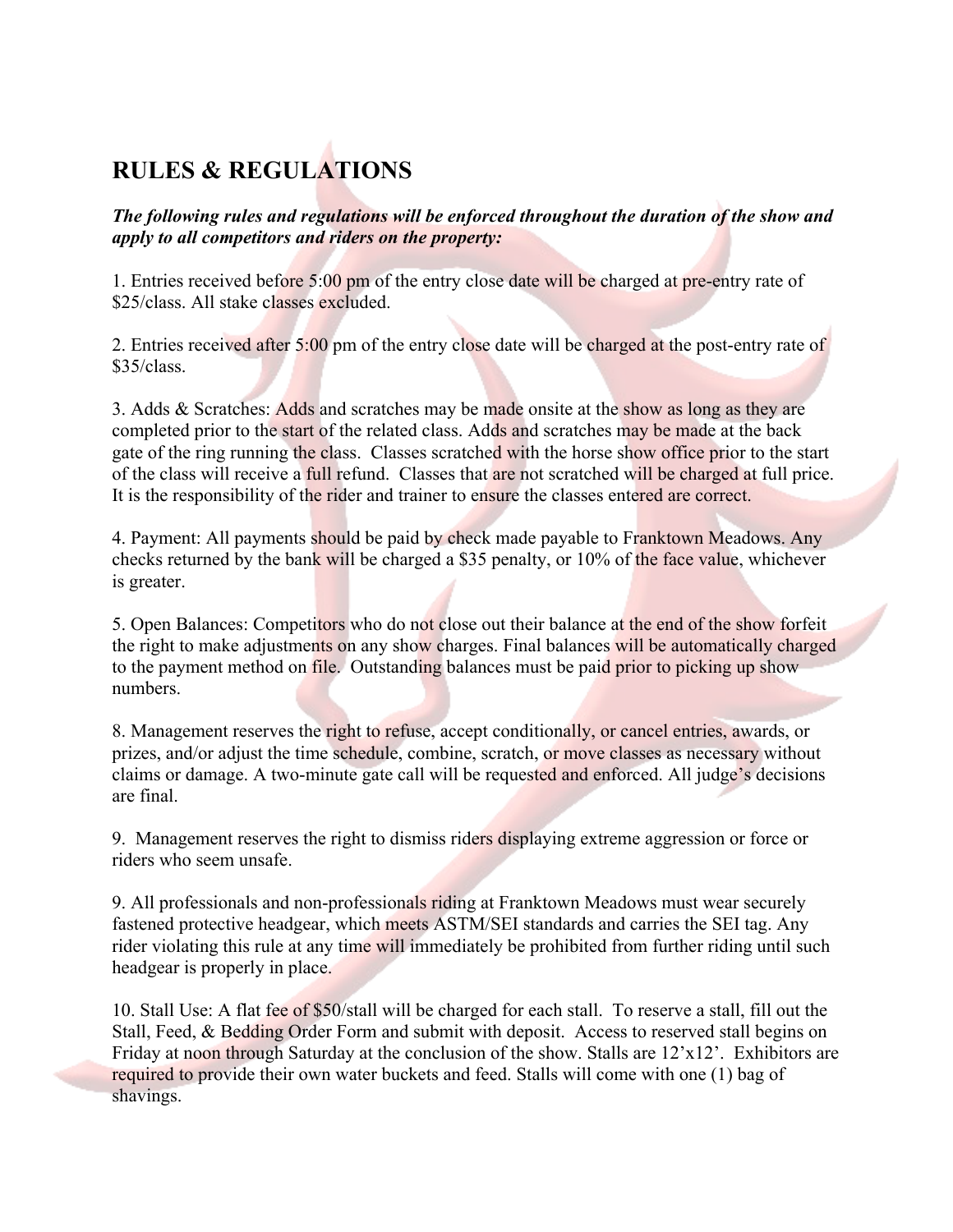11. Feed and Shavings: Can be purchased before arriving or during the show. Franktown Meadows requires that overnight event stalls use a minimum of 2 bags of shaving. Fill out and return the Stall, Feed, & Bedding Order Form.

11. Fees: There is a \$5 per horse, non-refundable horse fee required by SNHSA.

12. Non-Member Fees: A \$20 SNHSA non-member fee is required for riders entering SNHSAsanctioned classes.

12. Non-Competing Horses: All horses must be signed up to compete in classes. If you are not planning to show, a \$25 non-competing fee will apply.

14. Refunds: At management's discretion, entry fees will be refunded in full, less a \$25 office charge, with a veterinary certificate or medical doctor's note prior to the start of the show. Stalls are non-refundable after the entry closing date.

15. Schooling: Junior riders must have a trainer present when schooling or competing over fences.

16. Schooling: Schooling is available from 1 to 5 pm on Friday for \$25/horse.

17. Arenas: Competitors are restricted to show arenas and warm up arenas. Competitors who are not also boarders at Franktown Meadows are not allowed to use "boarders only" arenas. Boarders at Franktown Meadows are restricted to "boarders only" arenas and many not use show designated arenas.

18. Hunter Attire: All riders must be in appropriate attire, which consists of a hunt coat, a shirt with collar, breeches, and tall boots or boots and half chaps.

19. Jumper Attire: All riders must be in appropriate attire, which consists of a hunt coat or a shirt with collar, breeches, and tall boots or boots and half chaps.

20. Hunter Equipment: Horses shown in hunter classes must have the proper equipment. Equipment requirements include: if a martingale is used, only a standing martingale is permitted, no figure-eight or dropped nosed bands, and no horse boots. No martingales are allowed in flat classes.

21. Photo and Video Consent: By competing at or attending competitions or events at Franktown Meadows, I grant permission to the unrestricted rights to use photographs and/or video footage of myself, my family, my guests, and/or my animal for the purpose of promotion of business in various mediums.

23. Awards and Prizes: Ribbons will be awarded in all classes. 1st – 6th. Prizes will be available to 1st in each class. Prize money for Stake Classes awarded through 4th only IF 5 or more entries: 1st 50%; 2nd 25%; 3rd 17%; 4th 8%.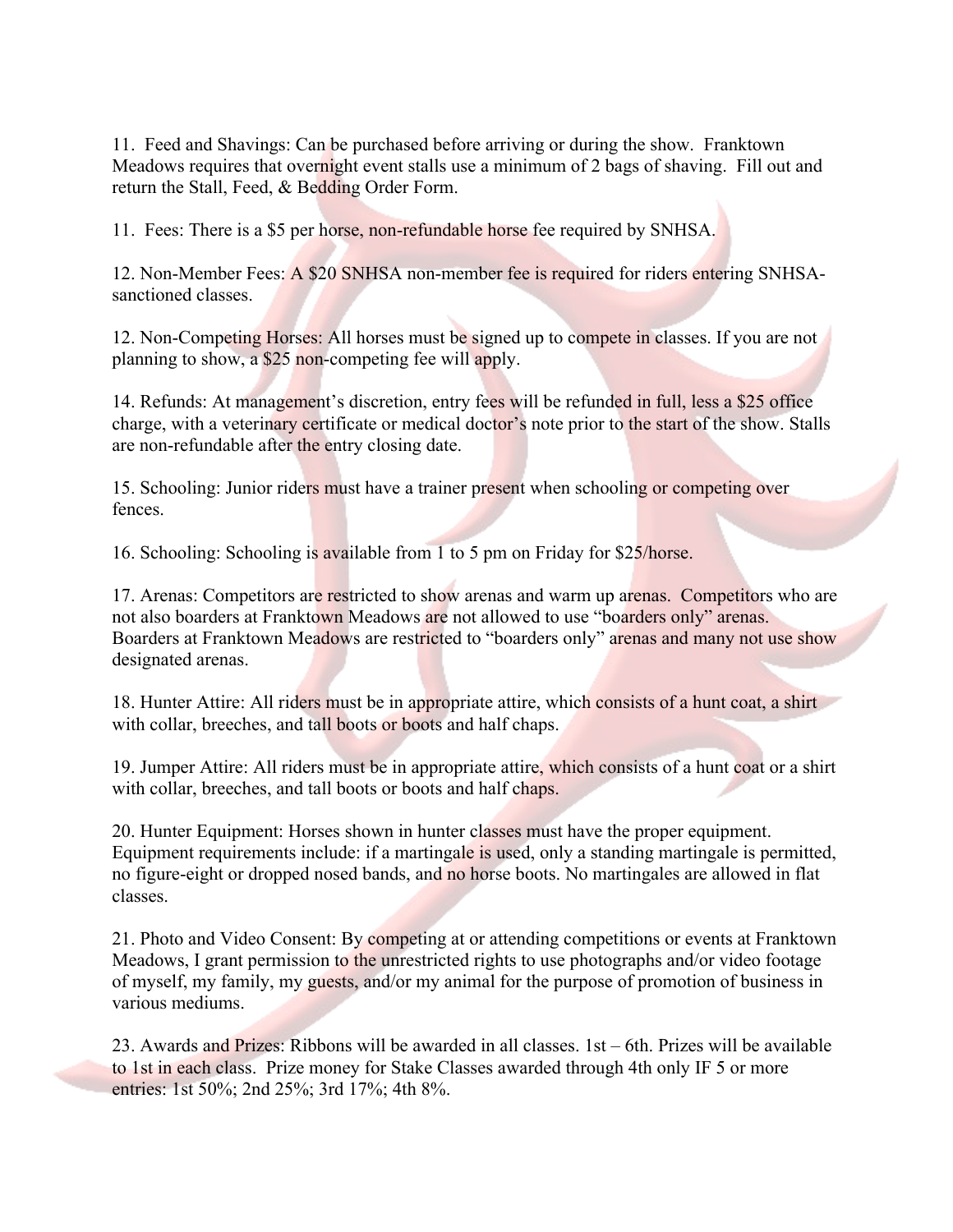24. SNHSA requires that dogs be on a leash at all sanctioned events. Dog owners are solely responsible or any damages, claims, losses or actions resulting from their dogs' behaviors. Owners are subject to a \$50 fine for any dog not on a leash.

27. Class Size: classes with 4 entries or less may be combined or canceled. If entries warrant, large classes will be split.

28. Points are tracked for each calendar year of the Sierra Nevada Horse Show Association competition season. At the start of the following year, an awards ceremony will recognize high point competitors for sanctioned divisions. Points will be awarded as follows: for six riders or more:  $1st - 7$  pts,  $2nd - 5$  pts,  $3rd - 4$  pts,  $4th - 3$  pts,  $5th - 2$  pts,  $6th - 1$  pt. When there are less than six (6) entries in class, points will be awarded as follows: 5 entries: 6-4-3-2-1; 4 entries: 5-3-2-1; 3 entries: 4-2-1; 2 entries: 3-1

29. Non-Comp Rounds are permitted only at manager's discretion. Rounds will be charged at the post-entry rate of \$35/round.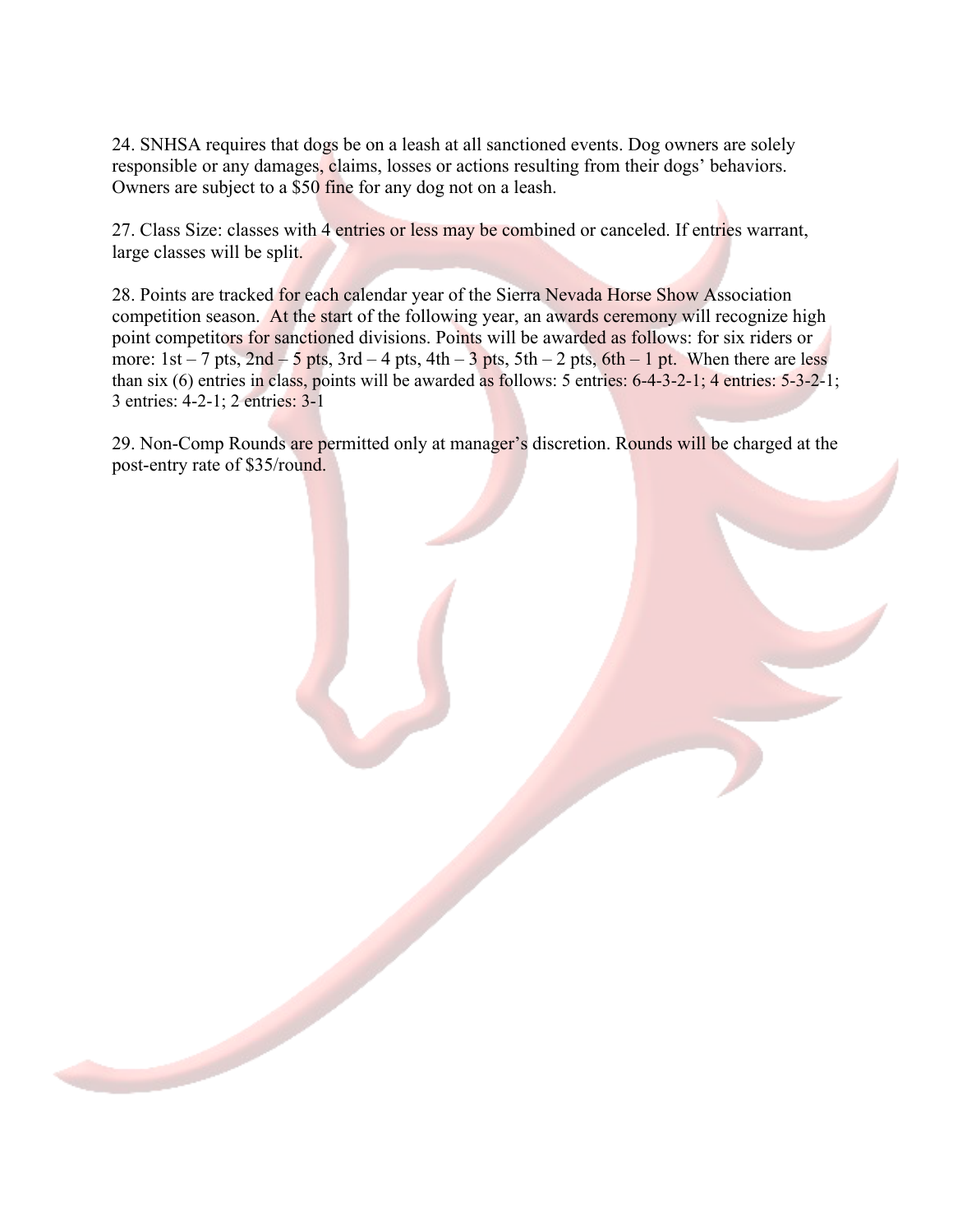# **MEDAL CLASS DESCRIPTIONS**

SNHSA MINI MEDAL: Open to Junior or Adult Amateur members of SNHSA. Riders may not cross enter into any class over 2'6" at the same competition. Rider and trainer must be SNHSA members. Registration of horse/ponies not required. To be judged on equitation of the rider. To be shown over a course of no less than six obstacles 2'6" in height. Two tests (1-9) of the USEF rule book are required during the first round. Only one rider per horse or pony. There must be at least two eligible entries to hold the Medal classes at any SNHSA sanctioned show. The top eight (8) riders, according to points up through the Medal Finals, will qualify for the Finals. Riders in this class may not compete in the SNHSA JR/AM Medal class in the same year. The winner of SNHSA Mini Medal Finals is no longer eligible to compete in the SNHSA Mini Medal Class. Mini Medal Finals winners may, however, compete in the JR/AM Medal Class.

SNHSA JUNIOR/AMATEUR MEDAL: Open to Junior or Adult Amateur members of SNHSA. Riders may not cross enter into any class below 2'6" at the same competition. Rider and trainer must be SNHSA members. To be judged on equitation of the rider. To be shown over a course of no less than six obstacles  $2'9''$  to 3' in height. Two or more tests  $(1 - 9)$  from the USEF rule book are required of the top four (4) competitors. Any exhibitor who does not participate in the testing is placed last of those exhibitors called back to test. Only one rider per horse or pony. There must be at least two (2) entries to hold the class. The top eight (8) riders, according to points up to the Medal Finals, will qualify for the Finals. Riders in this class may not compete in the SNHSA Mini Medal class in the same year. The winner of SNHSA JR/AM Medal Finals is no longer eligible to compete in the SNHSA Mini or JR/AM Medal Classes.

ALMADEN FARMS JR/AM MEDAL: Open to Junior and Amateur riders. This class may be held over hunter or jumper type fences, 2'9" in height. Three riders must enter for the class to count. Any rider showing in classes with fences over 3'3" in height at this show may not show in the medal. The course must include a combination, two changes of direction and two tests built into the course, i.e. halt, back, etc. Additional testing is at the judge's discretion. Medal Finals will be held in July of 2021 and there is a small entry fee for the medal finals class.

CLOVERLEAF EQUITATION CLASS: Open to Junior and Amateur riders not showing in any classes over 3'6" in height. To be judged over a jumper course of not less than 9 fences at 3' in height. To be judged on hands, seat, guidance and control of the horse on a jumper-type of ride. There will NOT be a time allowed and a tone WILL be used to signal the rider to begin the course. Any jumper type bit or equipment is allowed. Jumping penalties will be considered in accordance with USEF Equitation rules. Additional work-offs, after the initial round will be at the judge's discretion and any number of riders may be asked for additional work. At least three riders must complete the course for the class to count. First and second place in the class qualify for the finals to be held at the Let's Show Fall Festival in the fall of 2020.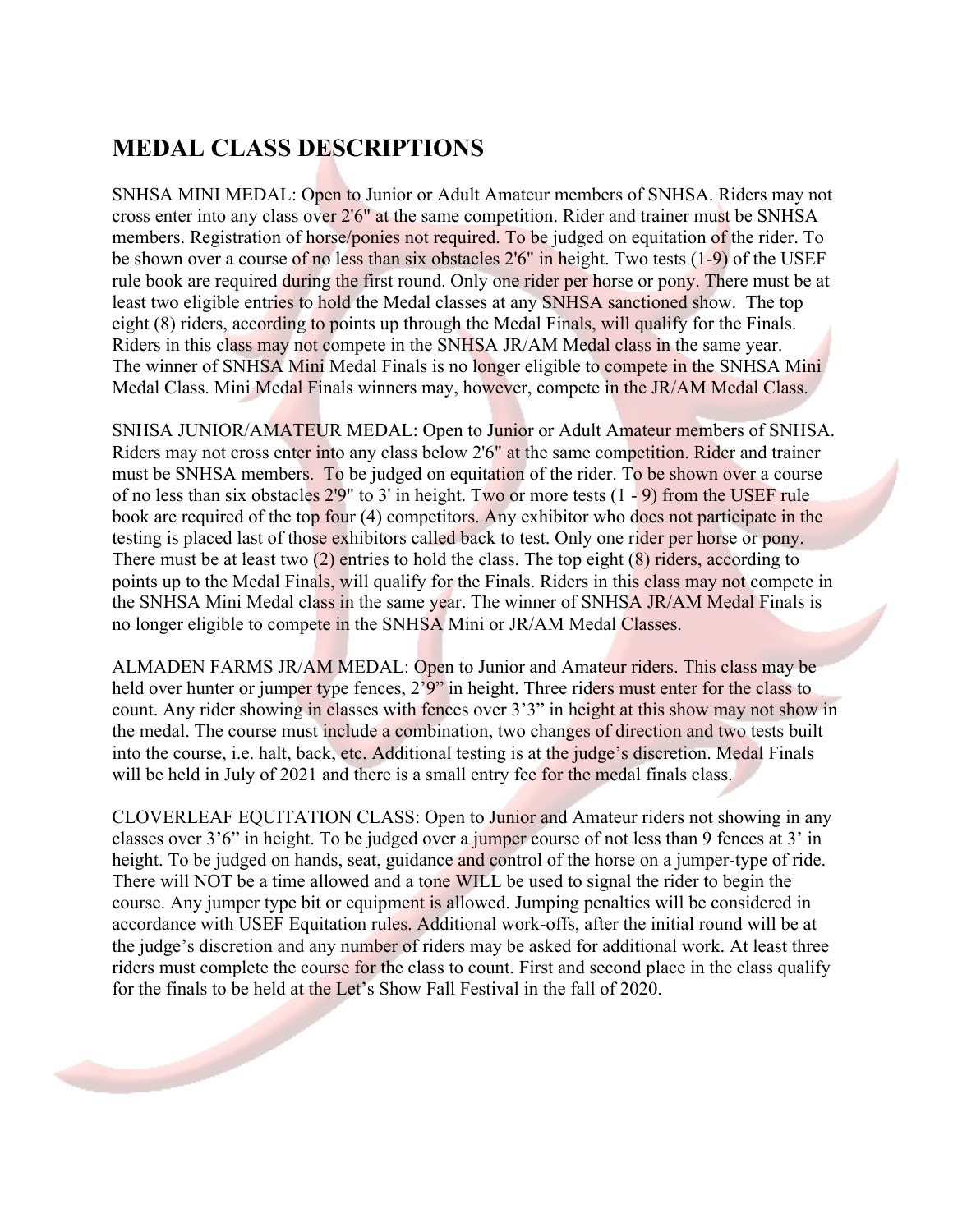### **FRANKTOWN MEADOWS EQUESTRIAN FACILITY RELEASE, ASSUMPTION OF RISK, WAIVER, AND INDEMNIFICATION**

#### *This document waives important legal rights. Read carefully before signing.*

I Agree, in consideration as a competitor, participant, trainer, rider, horse owner, or other to the following:

I Agree that I choose to participate voluntarily with my horse, as a rider, driver, handler, vaulter, longeur, lessee, owner, agent, or as a parent or guardian of a participant/exhibitor under 18 years of age. I am fully aware and acknowledge that horse sports involve inherent dangerous risks of accident, loss, and serious bodily injury including broken bones, head injuries, trauma, pain, suffering, or death ("harm").

I Agree to release Franktown Meadows Equestrian Facility (Franktown Meadows) from any and all claims for money damages or otherwise for any harm to me or my horse and for any harm caused by me or my horse to others, even if the harm resulted, directly or indirectly, from the negligence of Franktown Meadows.

I Agree to expressly assume all risks of harm to me, or my horse, including harm resulting from the negligence of Franktown Meadows.

I Agree to indemnify Franktown Meadows, its officers, and employees and agents and to hold it harmless with respect to claims for harm to me or my horse $(s)$  and for claims made by others for any harm caused by me or my horse(s) during any competition or while Franktown Meadows.

I Agree that Franktown Meadows as used herein includes all of its officials, directors, employees, agents, personnel, volunteers, affiliated organizations, and vendors.

I Agree that I shall not now, or at any time in the future, directly or indirectly, prosecute any action, suit, or other proceeding against Franktown Meadows arising out of or relating to actions, causes of action, claims and demands hereby waived, released or discharged by me, which released claims include all which are known and unknown, foreseen and unforeseen, future or contingent. This release shall be binding upon me and my spouse, legal representatives, heirs, successors, and assigns.

I represent that I have the requisite training, coaching, and abilities to safely participate in competition or other events at Franktown Meadows and to be bound by all the above terms and other rules and regulations of Franktown Meadows.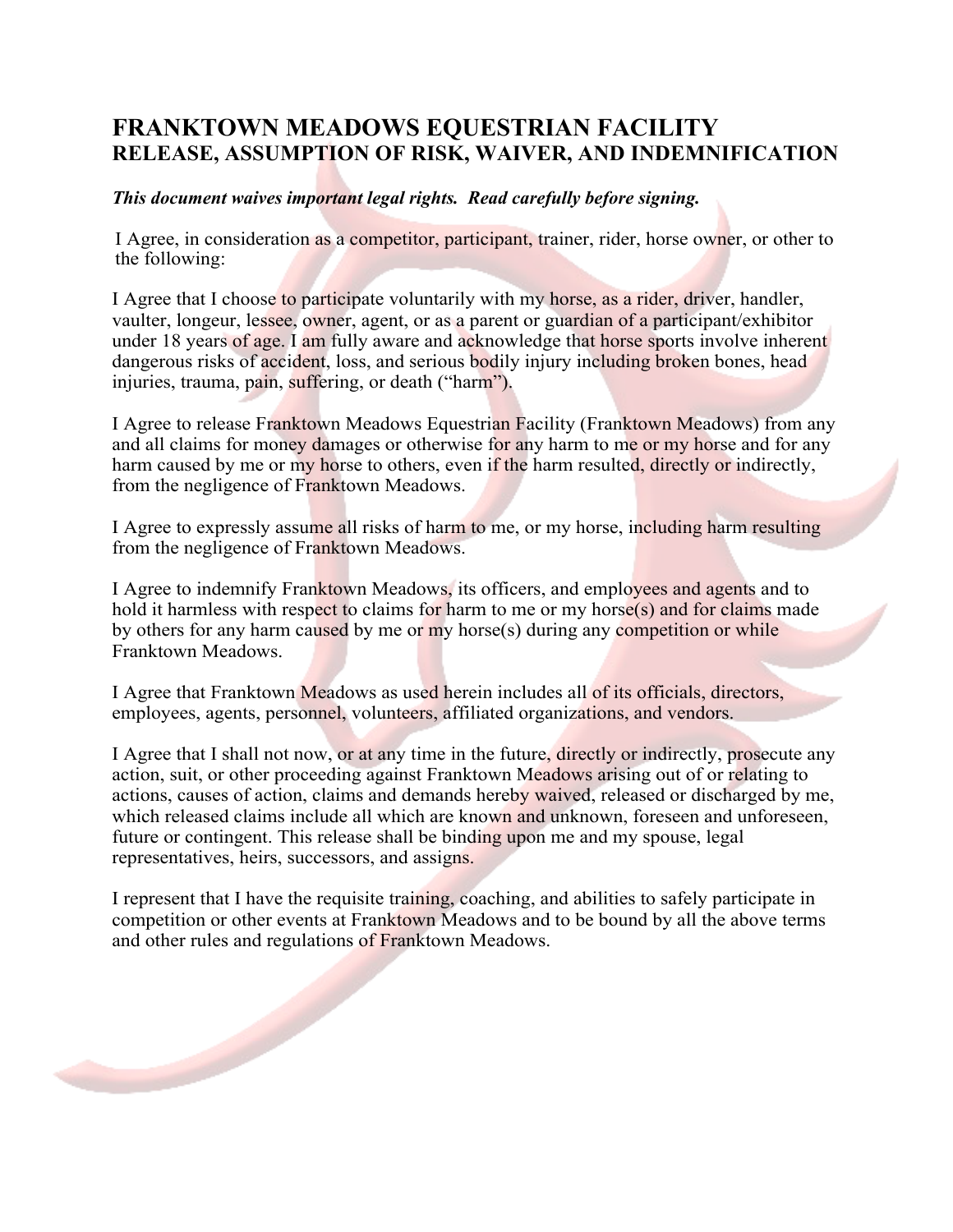# **CREDIT CARD FORM**

#### *Your signature indicates your understanding of and agreement to its terms.*

Please complete all fields. You may cancel this authorization at any time by contacting lynne@frannktownmeadows.com This authorization will remain in effect until cancelled.

PLEASE NOTE: This form must be filled out completely. All fields are required in order to process payment. Credit card transactions will be processed at retail prices.

| Name On Card (exactly as it appears) |                      |     |
|--------------------------------------|----------------------|-----|
| Phone                                | Email                |     |
| <b>Billing Address</b>               |                      |     |
| City                                 | <b>State</b>         | Zip |
| Card Type                            | Credit Card #        |     |
| <b>Expiration Date</b>               | <b>Security Code</b> |     |

I authorize Franktown Meadows, Inc. to charge my credit card for agreed upon purchases, plus a credit card service fee. I understand that my information will be saved on file for future transactions on my account.

| <b>Authorizing Signature</b> |  |
|------------------------------|--|
|                              |  |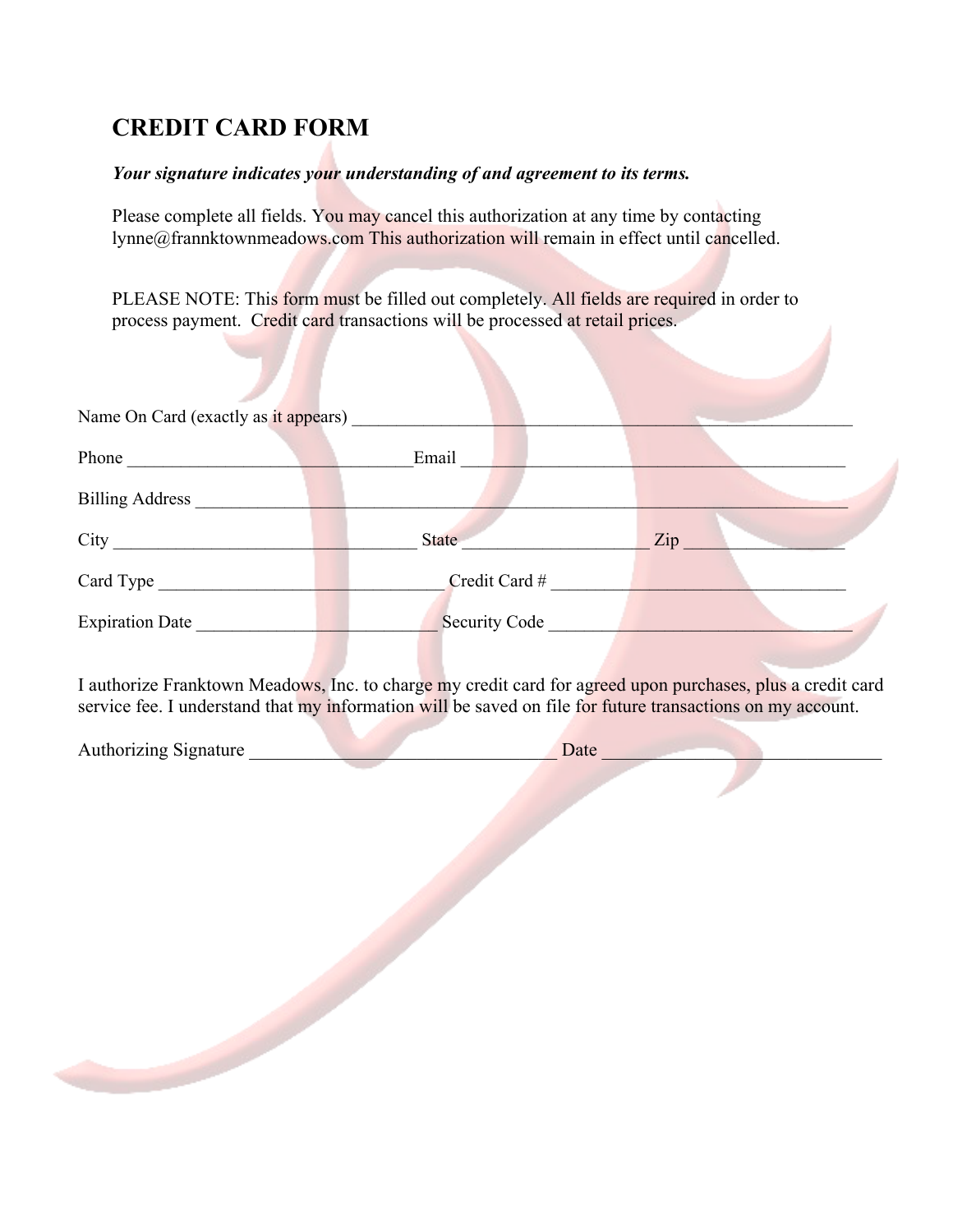# **STALL, FEED, AND BEDDING ORDER FORM**

To confirm stall, pipe corral, feed, and/or bedding, Franktown Meadows, Inc. requires this form be filled out and accompanied with full payment by the closing date of entries. Stalls are nonrefundable after the entry closing date.

Credit cards accepted. Make checks payable to Franktown Meadows.

PLEASE NOTE: This form must be filled out completely. All fields are required in order to process payment. Credit card transactions will be processed at retail prices.

### **PAYMENT INFORMATION**

| Name On Card (exactly as it appears)                                                                                        |                                                      |                                                                                                                                     |                                   |                                |                                                                                                                                                                                                                                                                                      |
|-----------------------------------------------------------------------------------------------------------------------------|------------------------------------------------------|-------------------------------------------------------------------------------------------------------------------------------------|-----------------------------------|--------------------------------|--------------------------------------------------------------------------------------------------------------------------------------------------------------------------------------------------------------------------------------------------------------------------------------|
|                                                                                                                             |                                                      |                                                                                                                                     |                                   |                                | Phone Email Email Email Email Email Email Email Email Email Email Email Email Email Email Email Email Email Email Email Email Email Email Email Email Email Email Email Email Email Email Email Email Email Email Email Email                                                        |
| Billing Address No. 1996                                                                                                    |                                                      |                                                                                                                                     |                                   |                                |                                                                                                                                                                                                                                                                                      |
|                                                                                                                             |                                                      |                                                                                                                                     |                                   |                                |                                                                                                                                                                                                                                                                                      |
|                                                                                                                             |                                                      |                                                                                                                                     | Card Type Card Type Credit Card # |                                |                                                                                                                                                                                                                                                                                      |
|                                                                                                                             |                                                      |                                                                                                                                     | Expiration Date Security Code     |                                |                                                                                                                                                                                                                                                                                      |
| Feed, and Bedding fees incurred.                                                                                            |                                                      |                                                                                                                                     |                                   |                                | I authorize Franktown Meadows, Inc. to charge my card for all amounts due with respect to the Stall,                                                                                                                                                                                 |
|                                                                                                                             |                                                      |                                                                                                                                     |                                   |                                |                                                                                                                                                                                                                                                                                      |
| <b>ORDER INFORMATION</b>                                                                                                    |                                                      |                                                                                                                                     |                                   |                                |                                                                                                                                                                                                                                                                                      |
|                                                                                                                             | Rider Name<br>Horse Name                             |                                                                                                                                     |                                   |                                |                                                                                                                                                                                                                                                                                      |
| Trainer / Barn (to stable with)                                                                                             |                                                      |                                                                                                                                     |                                   |                                | <u> 1989 - Johann Barbara, martin din Barbara, martin din Barbara, martin din Barbara, martin din Barbara, martin</u>                                                                                                                                                                |
|                                                                                                                             |                                                      |                                                                                                                                     |                                   |                                |                                                                                                                                                                                                                                                                                      |
|                                                                                                                             |                                                      |                                                                                                                                     |                                   |                                |                                                                                                                                                                                                                                                                                      |
| <b>PRODUCT</b><br>Stall<br>Pipe Corral<br>Shavings<br>Grass Hay \$20 a bale<br>Alfalfa Hay \$20 a bale<br><b>SUB TOTAL:</b> | <b>PRICE</b><br>\$50<br>\$25 per day<br>\$10 per bag | <b>QUANTITY</b>                                                                                                                     | <b>TOTAL</b>                      | are not guaranteed.<br>stalls. | Horse show stalls consists of a $12x12$ box stall.<br>Competition horses are prohibited from<br>accessing adjacent outside run. Tack lockers<br>Exhibitors must provide their own water<br>buckets and feed. A minimum of 2 bags of<br>shavings are required for all overnight event |
| TOTAL DUE:                                                                                                                  |                                                      | <b>EMAIL FORM WITH PAYMENT TO</b><br>4200 Old US Hwy 395 North, Washoe Valley, NV 89704<br><b>EMAIL:</b> lynne@franktownmeadows.com |                                   |                                | <b>OFFICE USE</b><br>STALL:<br>PAID: CHK #<br>DATE RECEIVED:                                                                                                                                                                                                                         |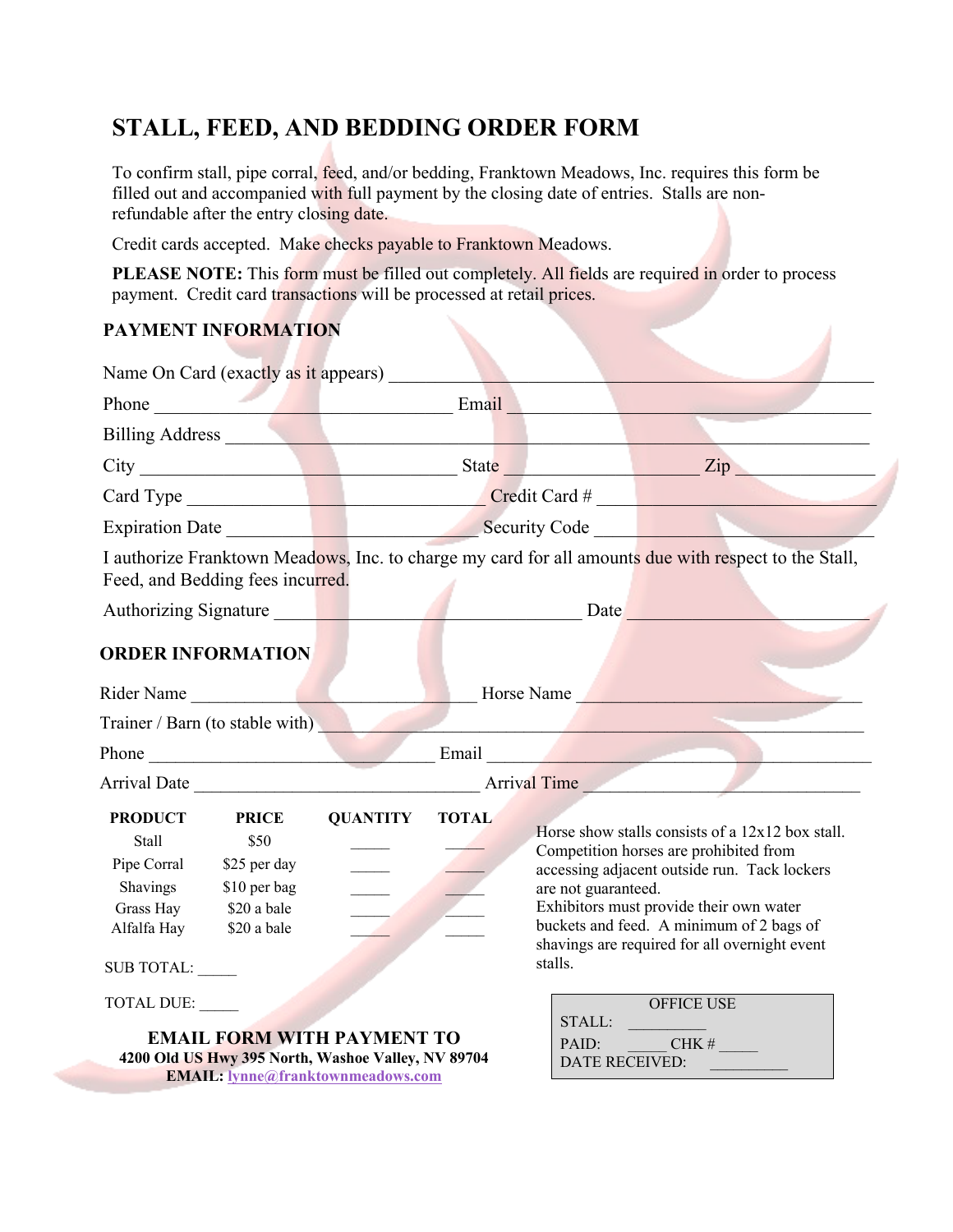## **HUNTER & EQUITATION SHOW CLASS SCHEDULE**

*\* Class Not Sanctioned by SNHSA \*\* Stake Class*

- 
- 
- 3. Walk Trot Poles Course 21. Equitation 14-17 (flat)

#### **CLASS #4 APPROXIMATE START TIME 9:00 AM** 22. Equitation 18 & Over (flat)

- 
- 5. \*Lead Line Walk Trot & Poles 24. Special Hunter 2'3"- 2'6"
- 
- 
- 
- 9. Non-Pro Crossrail Hunter 18" 28. Special Hunter U/S
- 
- 11. \*Warm-Up Hunter 2' 30. Low Hunter U/S
- 12. Long/Short Stirrup Hunter 2' 31. Low Hunter 2'9"
- 13. \*\*\$200 STAKE Long/Short Stirrup Hunter 2' 32. \*\*\$200 STAKE Low Hunter Handy 2'9"
- 14. Long/Short Stirrup Equitation 2' 33. Equitation Over Fences 2'9"
- 15. Long/Short Stirrup Equitation (flat) 34. SNHSA JR/AM Medal 2'9"
- 
- 
- 

#### **CLASS #1 STARTS 8:00 AM CLASS #19 NOT TO START BEFORE 11:30 AM**

- 1. Walk Trot Equitation (flat) 19. SNHSA Mini Medal 2'3"
- 2. Walk Trot U/S 20. Equitation 13 & Under (flat)
	-
	-
- 4. \*Lead Line 2'3"- 2'6"
	-
- 5. Beginner Rider Equitation W/T/C 25. \*\*\$200 STAKE Special Hunter Handy 2'3"- 2'6"
- 7. Open Crossrail Hunter 18" 26. Equitation Over Fences 2'3"- 2'6"
- 8. Open Crossrail Hunter 18" 27. Modified Child/Adult Hunter 2'3"- 2'6"
	-
- 10. Non-Pro Crossrail Hunter 18" 29. Modified Child/Adult Hunter U/S
	-
	-
	-
	-
	-
- 16. Children's Pony Hunter 2' 35. \*Almaden Farms Jr/Am Medal 2'9"
- 17. Children's Pony Hunter U/S 36. Children's/AA Hunter 2'9"- 3'
- 18. Mini Hunter 2'- 2'3" 37. Children's/AA Hunter U/S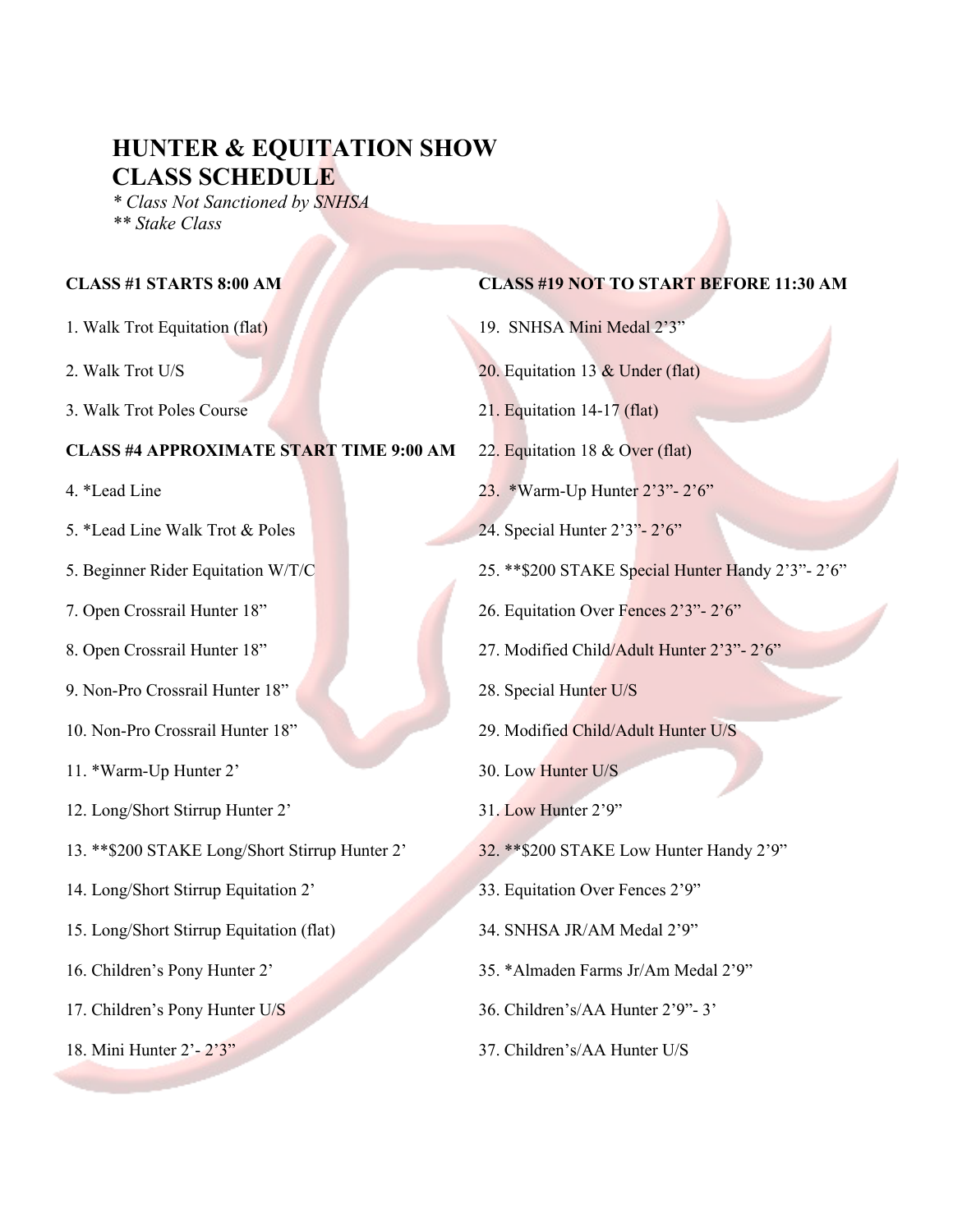# **JUMPER & EQUITATION SHOW CLASS SCHEDULE**

*\*Class Not Sanctioned by SNHSA \*\* Stake Class*

- 
- 
- 

#### **CLASS #4 APPROXIMATE START TIME 9:00 AM** 21. Equitation Over Fences 2'9"

- 
- 
- 
- 
- 
- 9. \*\*\$200 STAKE Kindergarten Jumper .60 to .65m (1'11"- 2'1") 27. \*Cloverleaf Medal 3'
- 
- 
- 
- 13. \*\*200 STAKE Puddle Jumper .70 to .75m (2'3"- 2'5") 31. Level III Jumper 1.0 to 1.05m (3'3"- 3'5")
- 
- 
- 
- 

#### **CLASS #1 STARTS 8:00 AM CLASS #18 NOT TO START BEFORE 11:30 AM**

- 1. Walk Trot Equitation (flat) 18. Equitation 18 & Over (flat)
- 2. Walk Trot Equitation Poles Course 19. Pre-Training Jumpers .75 to .85 m (2'5"- 2'9")
- 3. Beginner Rider Equitation W/T/C  $\frac{20.}{200}$   $\frac{20.885 \text{ N}}{200}$  STAKE Pre-Training Jumpers .75 to .85 m (2'5"- $2'9'$ 
	-
- 4. \*Lead Line 22. SNHSA JR/AM Medal 2'9"
- 5. \*Lead Line Walk Trot & Poles 23. Level I Jumper .85 to .95m (2'9"- 3'1")
- 6. \*Crossrail Equitation 18" 24. Level I Jumper .85 to .95m (2'9"- 3'1")
- 7. \*Crossrail Equitation 18" 25. Low Child/Adult Amateur Jumper .85 to .95m (2'9"- 3'1")
- 8. Kindergarten Jumper .60 to .65m (1'11"- 2'1") 26. Low Child/Adult Amateur Jumper .85 to .95m (2'9"- 3'1")
- 10. Long/Short Stirrup Equitation 2' 28. Level II Jumper .95 to 1.0m (3'1"- 3'3")
- 11. SNHSA Mini Medal 2'3" 29. \*\*\$200 STAKE Level II Jumper .95 to 1.0m (3'1"- 3'3")
- 12. Puddle Jumper .70 to .75m (2'3"- 2'5") 30. Level III Jumper 1.0 to 1.05m (3'3"- 3'5")
	-
- 14. Equitation Over Fences 2'3"- 2'6" 32. Level IV Jumper 1.05 to 1.15m (3'5"- 3'9")
- 15. Long/Short Stirrup Equitation (flat) 33. Level IV Jumper 1.05 to 1.15m (3'5"- 3'9")
- 16. Equitation 13 & Under (flat) 34. Level V Jumper 1.15 to 1.25m (3'9" to 4'1")
- 17. Equitation 14-17 (flat) 35. Level V Jumper 1.15 to 1.25m (3'9" to 4'1")